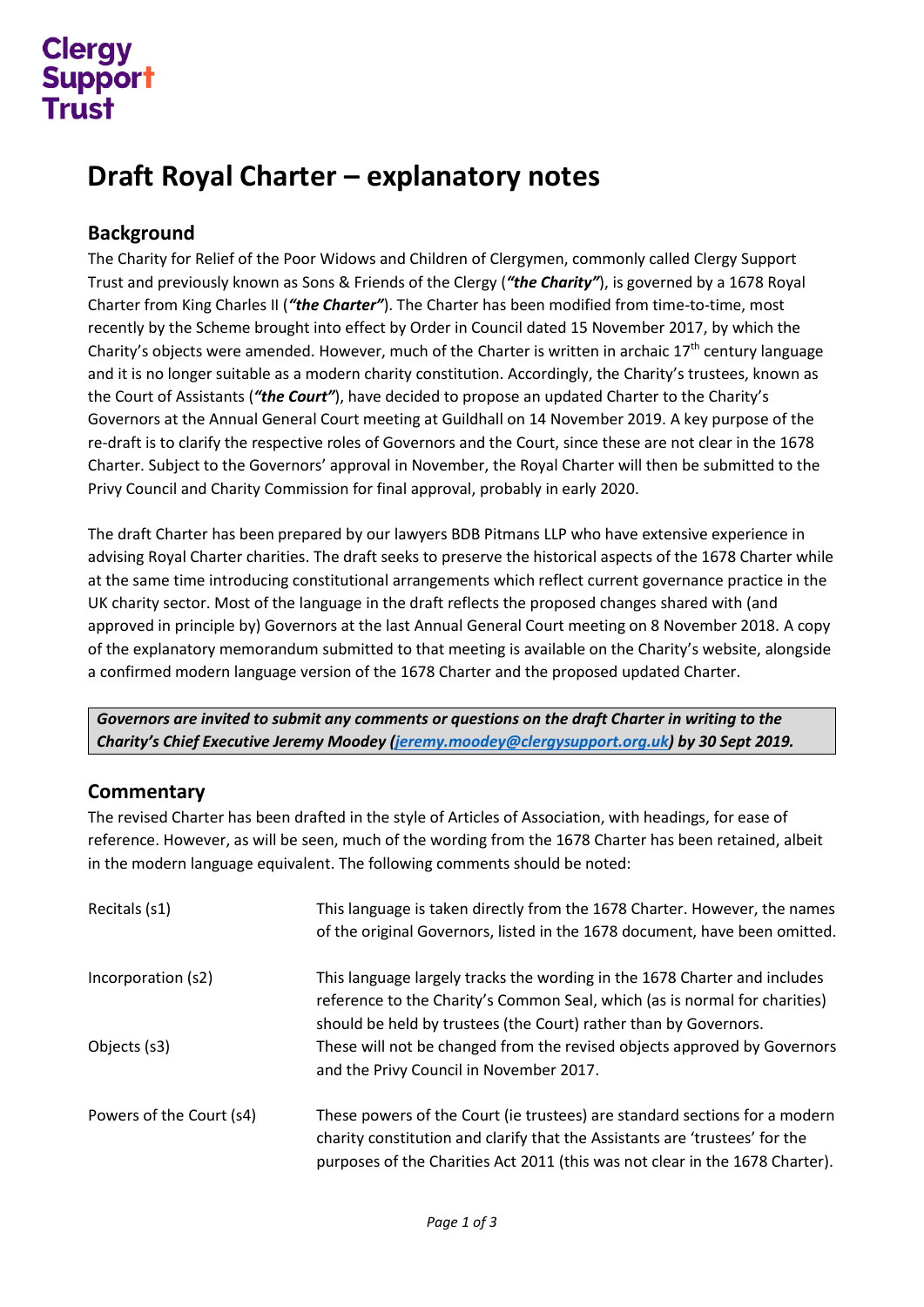| Application of income and<br>property (s5)  | This follows the pattern of section 4, and is standard language drawn from<br>the Charity Commission's model Articles.                                                                                                                                                                                                                                                                                                                                                                                                                        |
|---------------------------------------------|-----------------------------------------------------------------------------------------------------------------------------------------------------------------------------------------------------------------------------------------------------------------------------------------------------------------------------------------------------------------------------------------------------------------------------------------------------------------------------------------------------------------------------------------------|
| Conflicts of interest (s6)                  | See for section 5 above.                                                                                                                                                                                                                                                                                                                                                                                                                                                                                                                      |
| Court of Assistants (s7)                    | The 1678 Charter provides for 47 Assistants, including the President, Vice<br>President and three Treasurers. This is impractical for a modern charity. As<br>discussed at the 2018 AGM, the Court believes its current size (15 trustees)<br>is more appropriate and thus proposes a maximum of 16.                                                                                                                                                                                                                                          |
| <b>Appointment of Assistants</b><br>(s8)    | This section makes clear (as in the 1678 Charter) that Governors have the<br>sole power to elect Assistants and Treasurers, upon the recommendation<br>of the Court. It also makes explicit that which is implicit in the 1678<br>Charter, which is that Assistants must also be Governors. The only<br>innovations are clauses 8.3 and 8.4 which permit the Court to appoint<br>Assistants and Treasurers in between Governor meetings if needed.                                                                                            |
| <b>Retirement etc of Assistants</b><br>(s9) | This section introduces a maximum term of nine years for Assistants, save<br>in 'exceptional circumstances' (9.4) and also provides for the<br>circumstances in which Assistants may cease to hold office.                                                                                                                                                                                                                                                                                                                                    |
| Delegation by the Court (s10)               | These are standard clauses for a modern charity constitution.                                                                                                                                                                                                                                                                                                                                                                                                                                                                                 |
| Proceedings of the Court (s11)              | These are standard clauses for a modern charity constitution. While the<br>minimum number of Court meetings each year is three (11.2), in practice<br>the Court plans to meet six times a year. The Senior Treasurer will be<br>appointed by the Court from among the Treasurers elected by Governors<br>(11.9). NB there is no reference to a Senior Treasurer in the 1678 Charter.                                                                                                                                                          |
| Governors (s12)                             | This section introduces language for Governors which is analogous to that<br>used for a membership charity's 'members'.                                                                                                                                                                                                                                                                                                                                                                                                                       |
| Governor meetings (s13)                     | The 1678 Charter refers to a 'General Court or Assembly of the Governors<br>of the said Charity' meeting 'upon every second Thursday in the month of<br>November'. The revised draft drops the term 'General Court' (to avoid<br>confusion with the Court of Assistants) and instead uses the term 'Annual<br>Assembly' to denote what is in effect the Charity's AGM. While the revised<br>Charter does not mention a date, it remains the Court's intention to keep<br>the second Thursday in November as the date for the Annual Assembly. |
| Notice of Assemblies (s14)                  | The 1678 Charter does not provide for any notice period. The revised draft<br>envisages a standard 14 days (14.1).                                                                                                                                                                                                                                                                                                                                                                                                                            |
| Proceedings at Assemblies<br>(s15)          | The 1678 Charter does not provide for a quorum at Governor meetings.<br>The revised draft envisages a quorum of 25 Governors (15.3).                                                                                                                                                                                                                                                                                                                                                                                                          |
| Votes of Governors (s16)                    | These are standard clauses for a modern charity constitution.                                                                                                                                                                                                                                                                                                                                                                                                                                                                                 |